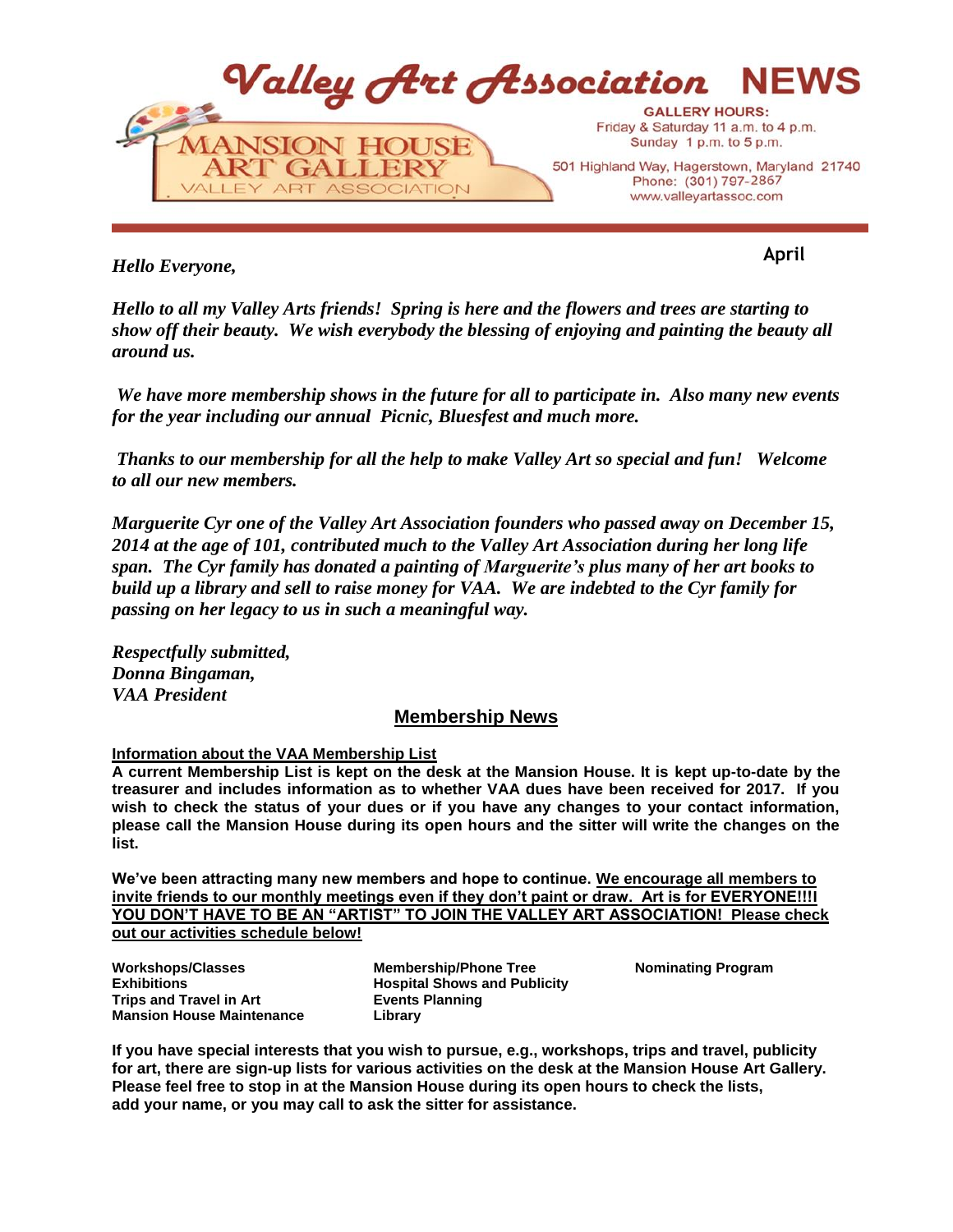**Mandatory Gallery Meeting (for those members who rent wall space to sell their work) Scheduled for Monday April 24 at 6:30pm. Please let Gallery Directors, Marilyn Eavey or Susan McNally know if you can't attend.**

## **North Gallery Show Schedule\* \*We still need solo artists for North Gallery shows. Solo Artists are responsible for hanging their own shows**

| Month             | Opening   | <b>Closing</b> | <b>Title/Exhibitor</b>                      |
|-------------------|-----------|----------------|---------------------------------------------|
| <b>April 2017</b> | 3/26/2017 | 4/30/2017      | All Member Show - Just Ducky                |
| <b>May 2017</b>   | 5/5/2017  | 5/28/2017      | VAA Teacher Student Show Reception 5/7/2017 |
| June, July 2017   | 6/2/2017  | 7/30/2017      | All Member Show - Just Chillin'             |
| September 2017    | 9/1/2017  | 9/28/2017      | <b>Ruth Peyton Solo Show</b>                |
| October 2017      | 10/1/2017 | 10/29/2017     | All Member Show - "Dogs"                    |
| November 2017     | 11/32017  | 11/26/2017     | <b>Ron Lytle Solo Show</b>                  |

**Drop Off Dates are the weekend that the Mansion House is open to prior (or following) each show: Fridays and Saturdays 11-4; Sundays 1-5 or pick up on Tuesday mornings after each show (Check with Marilyn Eavey or Susan McNally on the exact time for pick up on Tuesday morning).**

**Valley Art Association 2017 Meeting Schedule**

**April 26-- Kate Miller May 24—Lynn Ferris June 28-- Membership meeting and picnic 6pm September 27-- Philip Grove Demonstration**

## **Artist Bios**

**We are asking all of our members to update (or create) their resumes for our Artist Book. Carol Gwin will be the contact person for this. Please send your updated or new resume to Carol at howiegwin@verizon.net or mail it to her at the following address:**

**Carol Gwin 1271 Fairchild Ave. Hagerstown, MD 21742**

## **Lynn Ferris Watercolor Classes**

**Lynn Ferris, AWS, NWS will be teaching watercolor classes at The Mansion House this summer on Thursday mornings for 6 weeks beginning June 22nd and running through July 27th. Classes are from 9AM - noon. The price is \$20 per class. Lynn is a signature member of the American Watercolor Society and National Watercolor Society. Look for her article "Light Up The Night" in the April 2017 issue of "The Artist's Magazine".**

**To reserve your space, email Lynn at: ferrislynn@yahoo.com**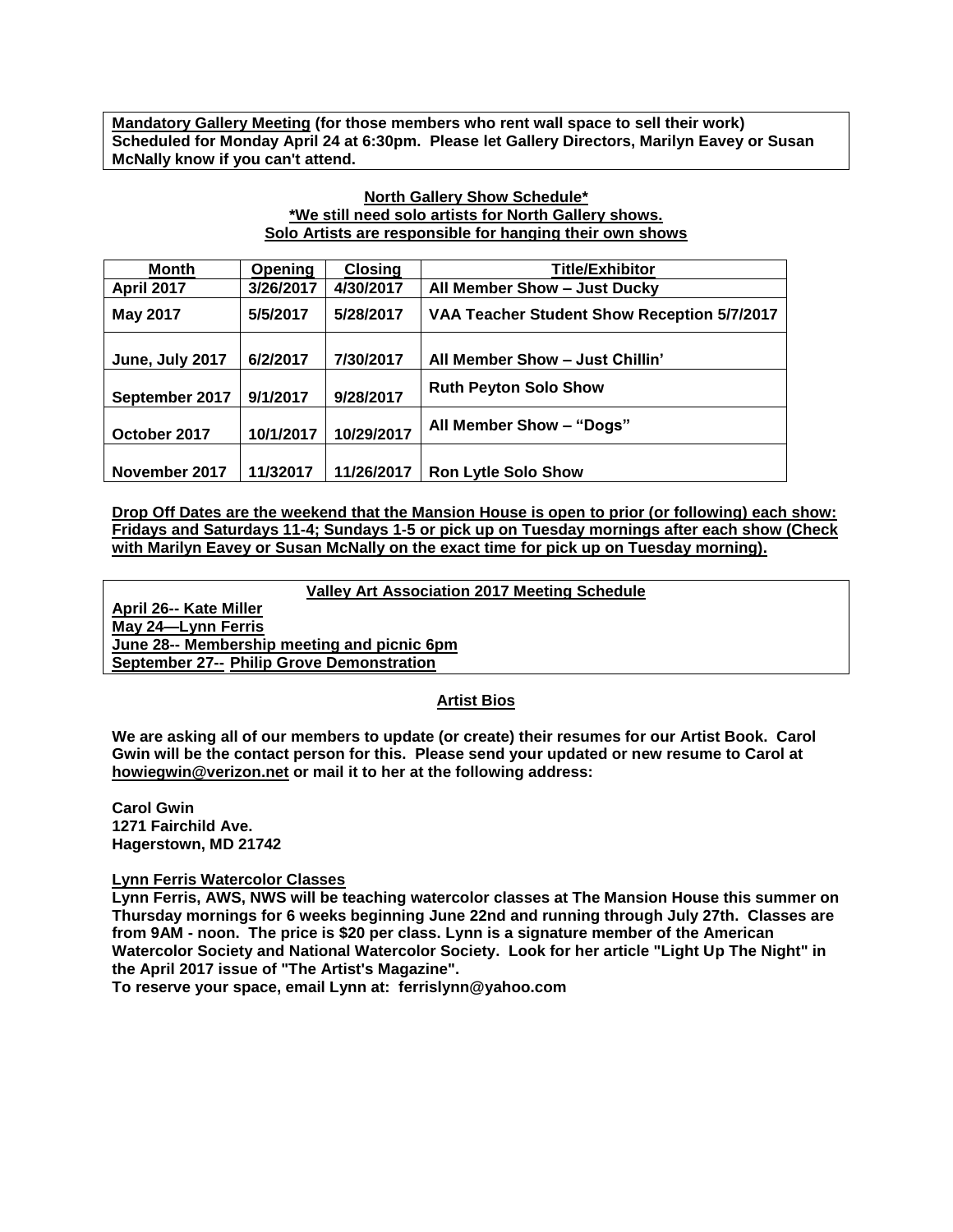**Inspiration Tuesdays 10am-2pm Mansion House Weekly with Marjorie Tressler**

**Marjorie Tressler and the " Inspiration Tuesday" painting group will be continuing on Tuesdays from 10am to 2pm with a few exceptions.** *Please make sure you contact Marjorie to let her know you are coming because sometimes the group will meet another day when necessary***. This group consists of members of the VAA who wish to paint in the wonderful artistic atmosphere of the Mansion House Art Center while surrounded by the art of its members. Hence "Inspiration Tuesday"!!! Phone 717-762-6791 or email marjorietressler@comcast.net.**

**Wednesday Night Oil and Acrylic Art Class Mansion House with Marjorie Tressler**

**First and third Wednesday nights each month from 6:30 pm - 9:00 pm. Tuition is \$65 for 6 classes. Classes are for all painting levels. Students provide their own painting materials, table or floor easel. For more information please contact Marjorie at 717-762-6791 or [marjorietressler@comcast.net.](mailto:marjorietressler@comcast.net)**

### **Wednesday Art Group**

**Every Wednesday from 10am to 2pm. Bring your lunch and paints, any medium. For more information call Audrey Mentzer at 301-739-8112 or Ruth Peyton at 301-223-8688.**

### **Artists' Call at Maloos Restaurant at Park Circle**

**Display your art for sale. Contact Marilyn Eavey at 301-393-8512 or [Raweavey@aol.com](mailto:Raweavey@aol.com) for more information and to sign up for next quarter.**

### **Blue Star Museum**

**Lucy registered us as a Blue Star museum (for veterans.) She would like docents to ask visitors to sign in and Lucy can report them for a count that Maryland tracks.** 

**VAA's membership with the Washington County Association of Museums and Historic Sites was approved by the Board to continue.** 

## **MEMBERS OUTSIDE ACTIVITIES**

**The following section of this newsletter includes activities that our busy members are involved in. Please pay special attention to this section and hopefully you will be able to attend some of these events. Destination Arts, Waynesboro**

#### **Wind Down Fridays**

**An opportunity for VAA members to visit and consider showing their work at Destination Arts in Waynesboro. Four permanent galleries and more in the works!!! "Gallery 50", the Arts Alliance's flagship gallery, features: Wind Down Fridays with music and Uncorked Inspiration Paint nights. Artists demo every Thursday with Marjorie Tressler and music every weekend at Gallery 50. Also, there are writers' and song writers' forums each month. With over 80 artists and artisans represented in Gallery 50, it is joined by 42 West Arts, a co-op gallery with 17 artists; and The Ceramic Center, a co-op of potters. Hours of operation are: Thursday 1-4pm, Friday 5-8pm, Saturday 12-6pm, and Sunday 1-4pm. For more information, contact Gallery 50 Curator, Marjorie Tressler at [marjorietressler@comcast.net.](mailto:marjorietressler@comcast.net)**

## **The Artist Connection - Gallery 50**

**Hi everyone, We are having the Artist Connection this month on Monday April 10 from 6:30-8:30. Continuing this month, we will have a short 15 minute demo /talk starting at 7pm. We had a wonderful turnout with several artists participating in the discussion. I will continue this discussion by covering my process in oil painting with value and color. If you are interested in volunteering to give a talk, please contact me, Marjorie Tressler, with a very short bio and description of the talk for publicity. As always, please come with ideas, news about shows to share, and any new projects you are working on. All are welcome and we would like you to invite your artist friends to tag along and see our gallery. Also please feel free to bring your newest creation for all of us to see. We will have easels and a table for you to display your work. If any of you have taken an instrument to make into an art object, we would appreciate it if you could bring it along. The folks in the music center would appreciate it. If you find you cannot complete it, please bring it back. Someone else might be willing do something with it. If you would like to add to my snack table you are always welcome. FYI, a surprise awaits this month!! Thanks and we're looking forward to seeing all of you. Marjorie Tressler**